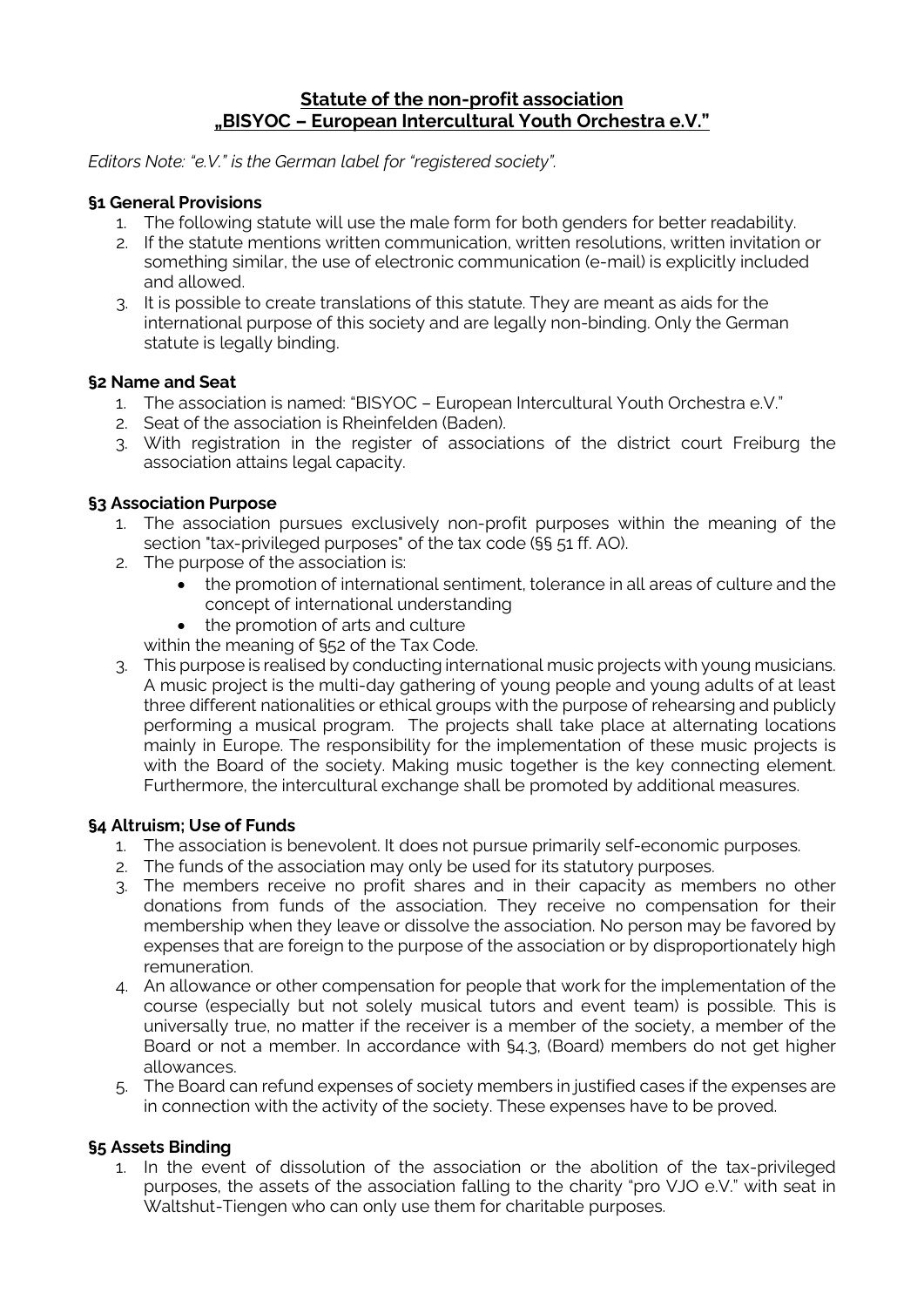2. Decisions on the amendment of this paragraph may only be taken in coordination with the responsible tax office.

### **§6 Fiscal Year**

- 1. The association is founded for an indefinite duration.
- 2. The fiscal year is the calendar year.

### **§7 Membership**

- 1. Member of the association can be any natural or legal person.
- 2. Admission takes place after written application by resolution of the executive committee. The decision must be notified in writing to the applicant. If the application is rejected, the applicant may appeal in writing within four weeks. The appeal is decided in the General Assembly.
- 3. In special cases, at the suggestion of the Board personalities who have made themselves worthy regarding the purpose of the association can become honorary members.

### **§8 End of Membership**

- 1. Membership ends by death, expulsion, deletion from the membership list or withdrawal from the association or liquidation of a legal entity.
- 2. Resignation shall be by written declaration to the Board. Withdrawal is possible at any time, but membership fees for the current calendar year will still be charged.
- 3. A member may be removed from the list of members by resolution of the Board if it is in arrears with the payment of membership fees or contributions, despite one written reminder. The reminder must contain a notice of impending removal from the membership list in the event of continued non-payment of membership fees. The final deletion can only be decided by the Board after at least one month has passed since the reminder was sent. This deletion does not release the member from the payment of arrears and contributions.
- 4. A member can be excluded if it culpably violates the interests of the association. The exclusion is made by decision of the Board. Before the decision is taken, the member must be given the opportunity to give an oral or written statement. The decision must be substantiated in writing and communicated to the member. Against this, objection can be filed within the month after receipt of the decision with the executive committee. The next General Assembly will ultimately decide on this contradiction.

# **§9 Membership Fees and Obligations of the Members**

- 1. Contributions are collected from members. The amount of the contribution and its due date will be determined by the General Assembly.
- 2. The General Assembly may also decide on other services, such as allocations or work assignments, to be provided by the members.

### **§10 Organs of the association**

1. Organs of the association are 1. the Board within the meaning of §26 BGB and 2. The general assembly.

### **§11 Board**

- 1. The Board within the meaning of § 26 BGB consists of the chairman, the treasurer, and the secretary. Each member of the Board has one vote.
- 2. The association shall be represented in and out of court by two members of the Board according to article 1.
- 3. It is possible to have an extended Board. Each member of the extended Board has one vote. Members of the extended Board are not entitled to represent the association according to article 2. They are not listed in the association register. Details regulations are made in the rule of procedures.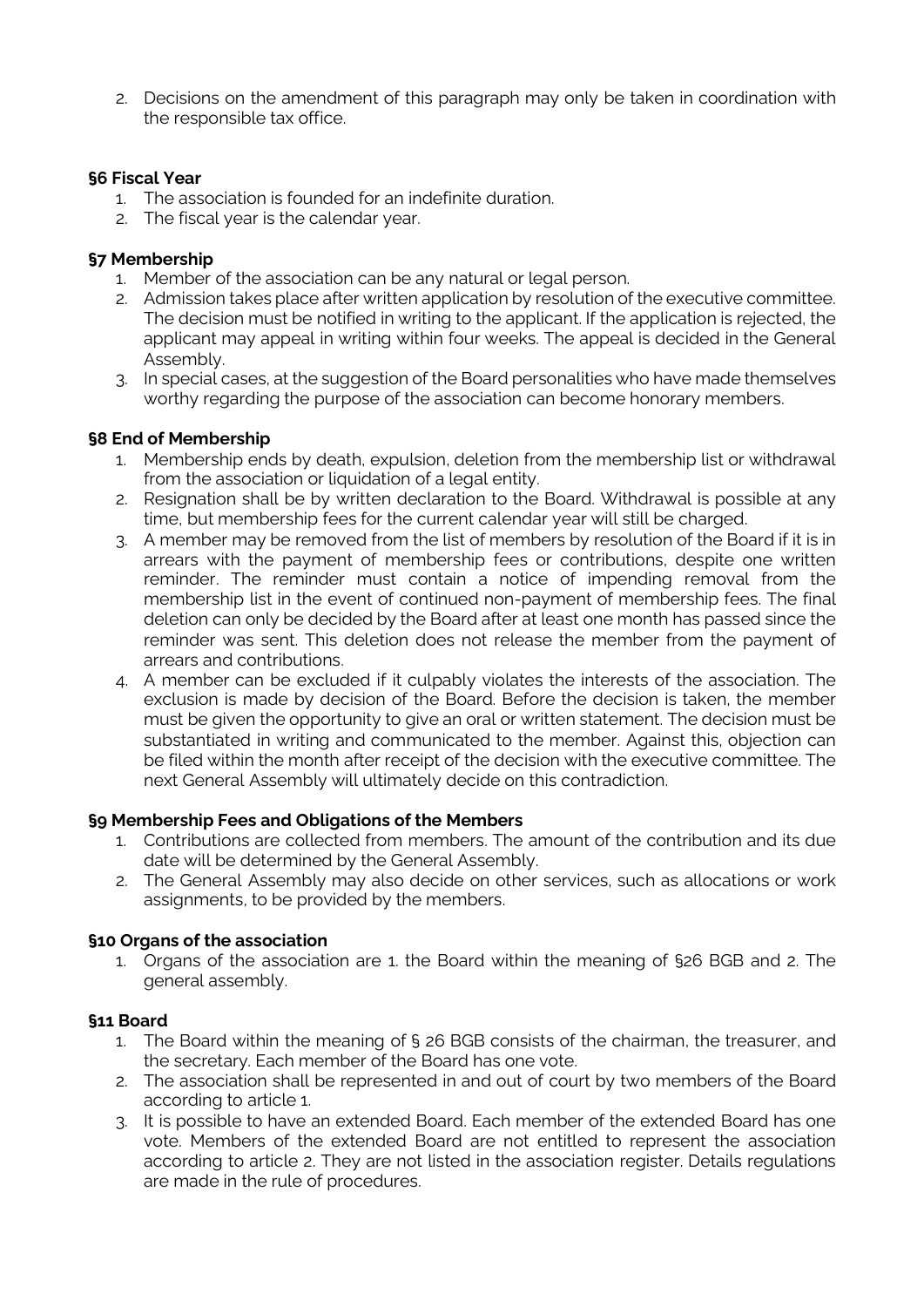- 4. The Board according to article 1 shall be elected by the general assembly for a term of two years. However, it remains in office until the new statutory election of the Board is held.
- 5. Only the members of the association who have reached the age of 18 may be elected to the Board according to article 1. Each Board member is elected individually. One is elected by combining the majority of valid votes. Re-election is permitted without restriction.
- 6. Different Board roles according to article 1 cannot be united in one person.
- 7. If a member of the Board resigns prematurely, the Board may elect a successor for the remaining term, §11, para. 5 applies.
- 8. The Board is responsible for all affairs of the association, as far as they are not transferred by the statute to another organ of the association. It has the following tasks in particular:
	- Preparation and convening of the general assembly as well as the drawing up of the agenda;
	- Execution of resolutions of the general assembly;
	- Accounting and preparation of the annual report;
	- Decision on the exclusion of members;
	- Implementation of the musical projects and long-term planning of BISYOC.
- 9. The Board may, with the approval of the General Assembly, hire a managing director.
- 10. Board members are permitted to accept allowances and compensations. The conditions of §4 apply.

### **§12 General Assembly**

- 1. The chairman of the Board convenes an ordinary General Assembly annually by ordinary letter or electronic mail with a notice period of 7 days and stating the agenda. The period begins on the day following the day on which the invitation letter is sent. The letter of invitation shall be deemed to have been received by the member if it is sent to the last address given to the association in writing by the member.
- 2. The agenda is set by the Board. If members of the general assembly propose to add issues to the agenda, the general assembly decides about it.
- 3. In the ordinary general assembly the treasurer presents the invoice and has it approved. In addition, the Board or, if applicable, the managing director submits the annual report.
- 4. The General Assembly shall be led by the chairman of the Board. If he is not present, it shall be led by another Board member. On application, a member that is not part of the Board can be elected as chair of the meeting.
- 5. A keeper of minutes shall be elected at the beginning of every general assembly.
- 6. A vote counter shall be elected at the beginning of every general assembly.
- 7. The General Assembly is responsible for the following matters
	- Election of the Board;
	- Election of the auditors:
	- Resolution on the annual report of the Board;
	- Ratification of the actions of the Board;
	- Determination of membership fees and allocations;
	- Resolution on the objection against a reason for exclusion filed by the Board;
	- Amendments to the statute;
	- Dissolution of the association;
- 8. Resolutions shall be passed by a simple majority vote of the members present who are entitled to vote or their duly representatives. Only resolutions on amendments to the statute of the association require a majority of two thirds of the members present and entitled to vote or duly represented. The type of vote shall be determined by the chair of the meeting. A vote shall be in written form if one third of the members present request so.